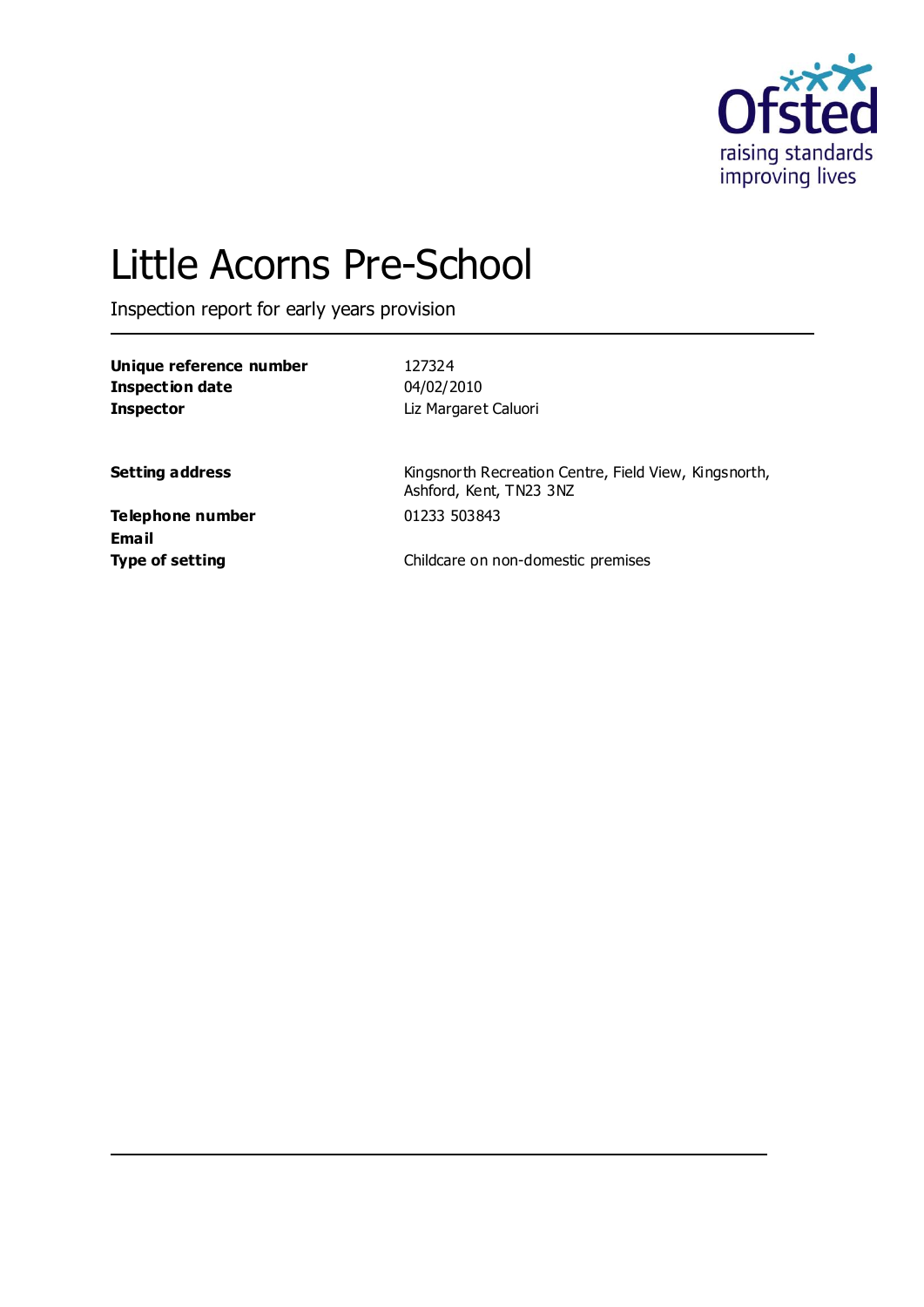The Office for Standards in Education, Children's Services and Skills (Ofsted) regulates and inspects to achieve excellence in the care of children and young people, and in education and skills for learners of all ages. It regulates and inspects childcare and children's social care, and inspects the Children and Family Court Advisory Support Service (Cafcass), schools, colleges, initial teacher training, work-based learning and skills training, adult and community learning, and education and training in prisons and other secure establishments. It rates council children's services, and inspects services for looked after children, safeguarding and child protection.

If you would like a copy of this document in a different format, such as large print or Braille, please telephone 0300 123 1231, or email enquiries@ofsted.gov.uk.

You may copy all or parts of this document for non-commercial educational purposes, as long as you give details of the source and date of publication and do not alter the information in any way.

Royal Exchange Buildings St Ann's Square Manchester M2 7LA

T: 0300 123 1231 Textphone: 0161 618 8524 E: enquiries@ofsted.gov.uk W: [www.ofsted.gov.uk](http://www.ofsted.gov.uk/)

© Crown copyright 2009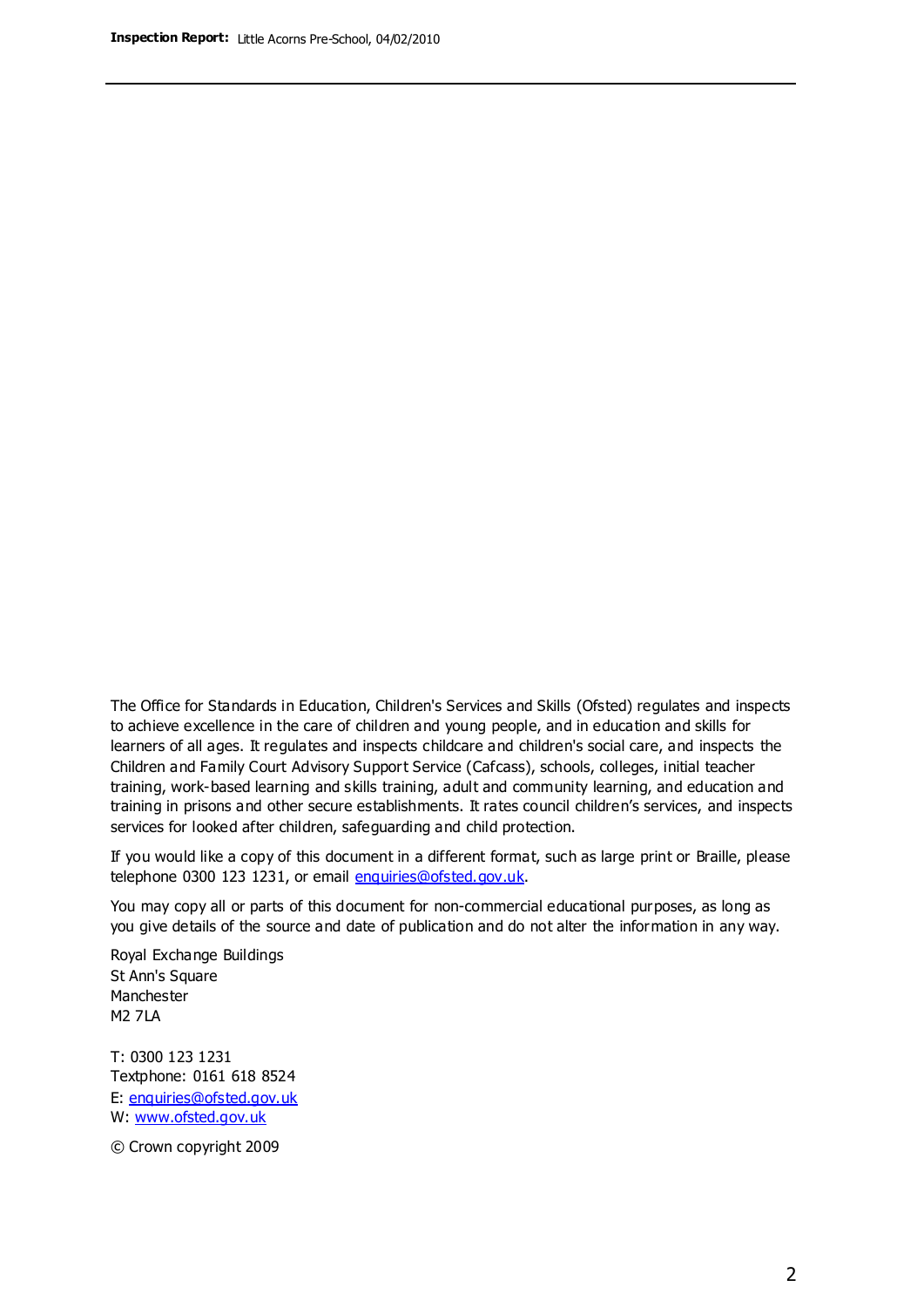### **Introduction**

This inspection was carried out by Ofsted under Sections 49 and 50 of the Childcare Act 2006 on the quality and standards of the registered early years provision. 'Early years provision' refers to provision regulated by Ofsted for children from birth to 31 August following their fifth birthday (the early years age group). The registered person must ensure that this provision complies with the statutory framework for children's learning, development and welfare, known as the *Early* Years Foundation Stage.

The provider must provide a copy of this report to all parents with children at the setting where reasonably practicable. The provider must provide a copy of the report to any other person who asks for one, but may charge a fee for this service (The Childcare (Inspection) Regulations 2008 regulations 9 and 10).

The setting also makes provision for children older than the early years age group which is registered on the voluntary and/or compulsory part(s) of the Childcare Register. This report does not include an evaluation of that provision, but a comment about compliance with the requirements of the Childcare Register is included in Annex B.

Please see our website for more information about each childcare provider. We publish inspection reports, conditions of registration and details of complaints we receive where we or the provider take action to meet the requirements of registration.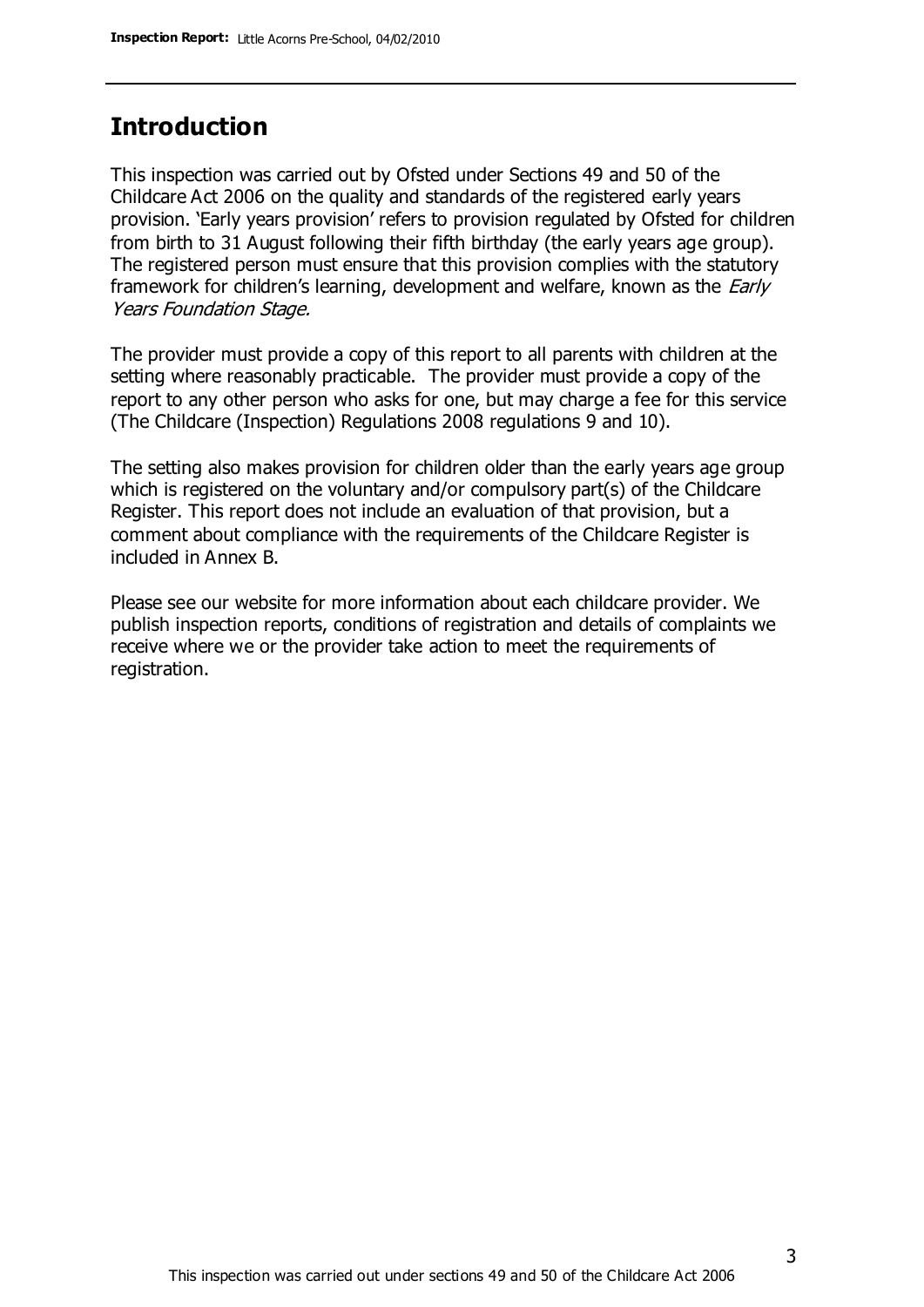### **Description of the setting**

Little Acorns Pre-School opened in 1995. The group is a registered charity and is managed by a committee of parents. It operates from a room in a purpose-built modern community hall on the edge of the Park Farm estate in Ashford. It has its own cloakroom facilities, access to a kitchen and an enclosed outside play-space.

The pre-school is registered on the Early Years Register and both the compulsory and voluntary parts of the Childcare Register to care for a maximum of 30 children under eight years at any one time. There are currently 79 children on roll, all of whom are in the early years age group, attending a mix of full and part time hours.

The pre-school opens five days a week during school term-times. Sessions are from 9:15am-11:45am and afternoon sessions (Monday-Friday) from 12:30pm-3:00pm with an optional lunch-time session from 11:45-12:30. The pre-school is able to accept children with learning difficulties and/or disabilities as well as those who speak English as an additional language.

There are 11 staff employed to work with the children and a minimum of seven are present each session. Of these, six hold recognised childcare qualifications and four are working towards qualifications. They are supported by an administrator. The setting receives support from the local authority advisory team.

### **The overall effectiveness of the early years provision**

Overall the quality of the provision is good.

Children have great fun and are making good progress in all areas of their development as they play and learn with their friends. Regular self-evaluation supports staff to organise the pre-school to provide a safe, inclusive and childcentred environment in which children are settled and happy. Children's individual personalities and needs are clearly identified as a result of competent systems for assessment, monitoring and planning. The high level of focus placed on working in partnerships with their parents and carers results in children receiving care which is consistent and co-ordinated.

### **What steps need to be taken to improve provision further?**

To further improve the early years provision the registered person should:

- use the senstive observations undertaken on each child to clearly identify their next steps
- review the planning of some adult lead activities to ensure that children's creativity is not restricted by too much adult direction
- take steps to form relationships with other professionals involved in delivering the Early Years Foundation Stage (EYFS) to the children to share observations and to ensure that care is co-ordinated and complimentary.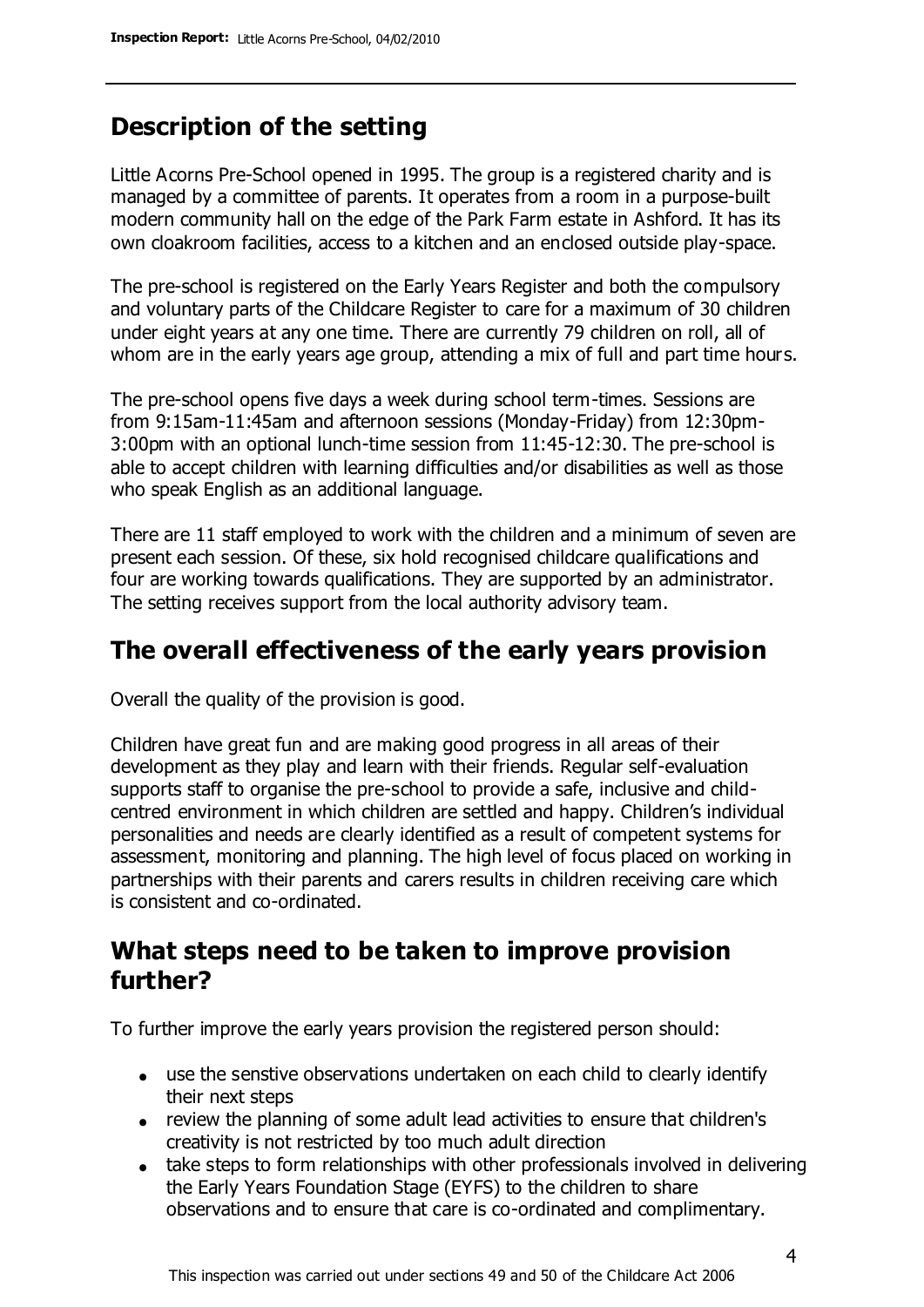### **The effectiveness of leadership and management of the early years provision**

Children are protected by clear and appropriate safety procedures. These include daily health and safety checks of the premises and stringent security at the entrance to the pre-school room. Written records are maintained of risk assessments undertaken on the play environment, including the fixed equipment in the garden and staff also carry out risk assessments on activities set out on a daily basis. The manager takes lead responsibility for co-ordinating the investigation of child protection concerns. She has attended training to support her to recognise the potential signs and symptoms of abuse as the process to be followed should it be necessary to make a referral. Robust recruitment procedures are followed ensuring that all staff are suitably qualified and fully checked.

The manager and staff team fully recognise the importance of working in partnership with parents and carers and give them a very friendly welcome as they enter the pre-school. Parents and carers are provided with a good range of written information, including notices, news letters, policies and procedures. These include the process to be followed should they wish to make a complaint. They also receive a good deal of information specifically relating to their child and the progress that they are making. They are invited to contribute observations from home which supports the staff to ensure that care is consistent and co-ordinated.

The manager has a very positive attitude towards working with other childcare settings involved in delivering the EYFS to the children. She had yet to implement an effective procedure for sharing information in order to assist all parties to plan complimentary care and activities. However, extremely good arrangements are in place to work with the local authority advisory team and other professionals, such as speech therapists. As a result, staff are very effectively identifying and meeting children's individual care and learning needs. The deputy manager very competently takes lead responsibility for planning and overseeing the care of children with disabilities and/or learning difficulties. Similar care and attention is given to supporting children and families for whom English is an additional language.

A strong commitment to ongoing self-evaluation enables the manager and staff team to identify and address areas for improvement. This ensures that routines and working practices are tailored to meet the changing needs of the children and their families. Staff produce termly reports indicating the progress that each child has made and identifying their future goals. However, they do not routinely identify specific next steps as a result of the sensitive observations undertaken on each child. This does not provide staff with a useful tool for ongoing reflection. However, all staff are highly motivated and have a thorough understanding of the EYFS. This enables them to provide experiences and opportunities which the children thoroughly enjoy and which offer a good level of challenge. As a result, children are making good progress in all areas of their development.

Children play and learn in a bright, child-centred environment. Space is well used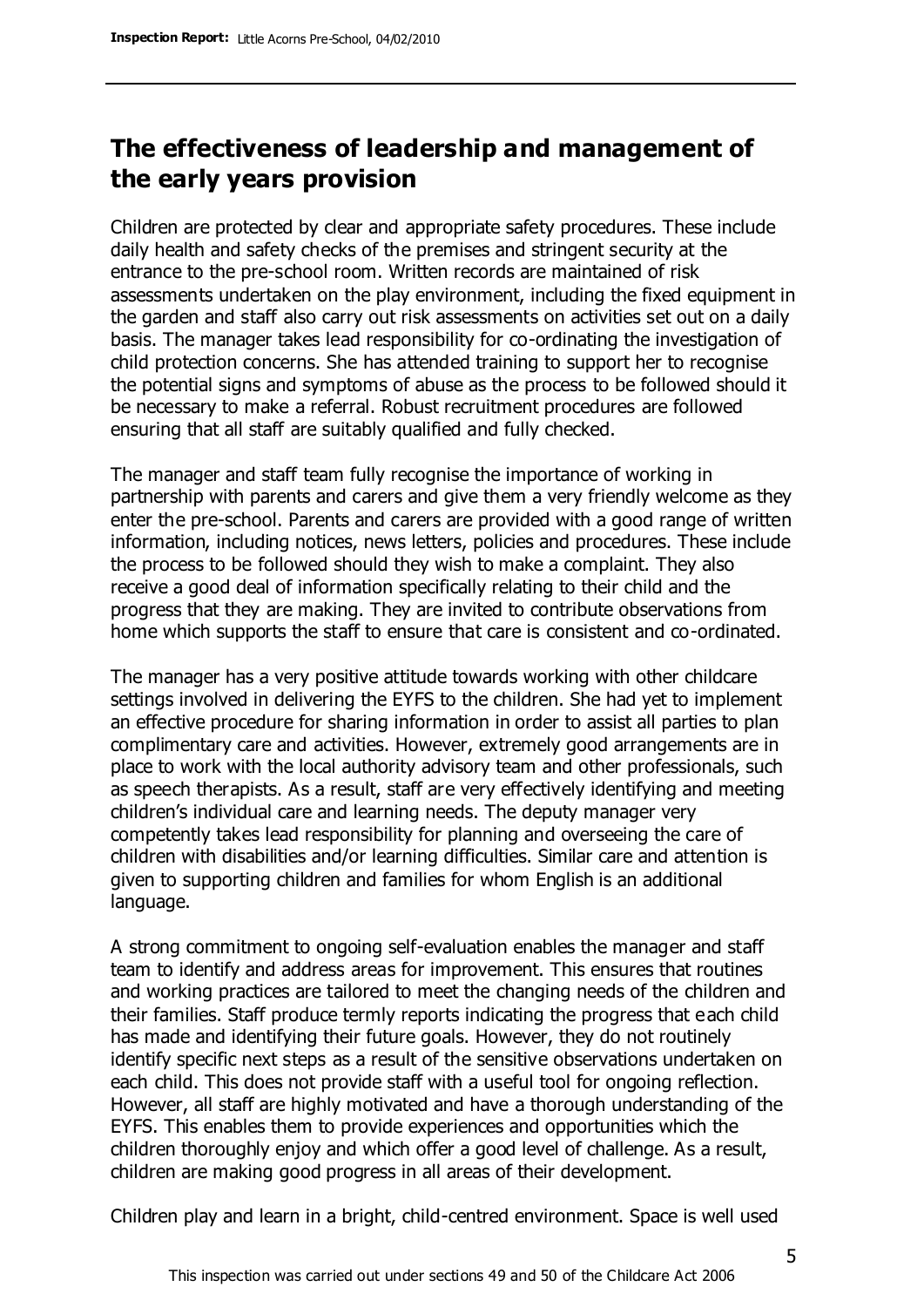and children enjoy being able to flow freely between the indoor and outdoor areas for much of the day. An impressive selection of toys and resources are provided and these are extremely invitingly presented. Children confidently select equipment from the low level storage and enthusiastically join in the tidying up, putting everything in it's right place.

The pre-school setting maintains all of the required documentation for the safe and efficient running of it's service.

### **The quality and standards of the early years provision and outcomes for children**

A great sense of fun and friendship is evident throughout the pre-school. Children are beautifully behaved and show great consideration and caring with their peers, following the very positive role modelling of staff. Staff listen with genuine interest as children happily recount stories from home or share their opinions. They also use very good body language, smiles and warm eye contact to ensure that children feel safe, secure and welcome. This helps the children to develop very good selfesteem and gives them the confidence to experiment and investigate without fear of failure. As a result, children are becoming very independent in their learning and display extremely good social skills.

Children enjoy a very good mix of free play and more directed activities. They have a very broad range of activities on offer each day covering all areas of their development. They have regular opportunities to express themselves creatively and show great concentration as they carefully and precisely glue collages, paint pictures and create their own superhero gauntlets. Whilst the benefits of their freely expressive art is clearly understood and promoted by staff, there are times when the aim to send children home with a product results in slightly too much adult direction. For example by drawing and cutting out flowers for the children to decorate for Mothers Day. However, this is not reflective of the high quality of the support that children generally receive to promote their knowledge, understanding and creative skills.

Charming conversations take place throughout the setting which help to develop children's language skills. Staff regularly sit and read stories with small groups of children, helping them to develop a love of books. This is evident as a child proudly states that she can read and proceeds to turn the pages of her favourite book, reciting the story virtually verbatim, complete with voice intonation and facial expressions. Children also demonstrate good problem solving and reasoning skills as they use wooden bricks to design and build elaborate constructions and also to assemble complex train tracks.

Cameras are regularly used by staff and children are also encouraged to take photos. They also have access to a computer and are learning to use a mouse and keyboard to operate educational programmes. In addition to gaining competency in using IT equipment, children have opportunities to develop other practical skills such as wiping tables, cooking and growing plants. This helps them to prepare for the challenges that they will face as they move on to school. The support that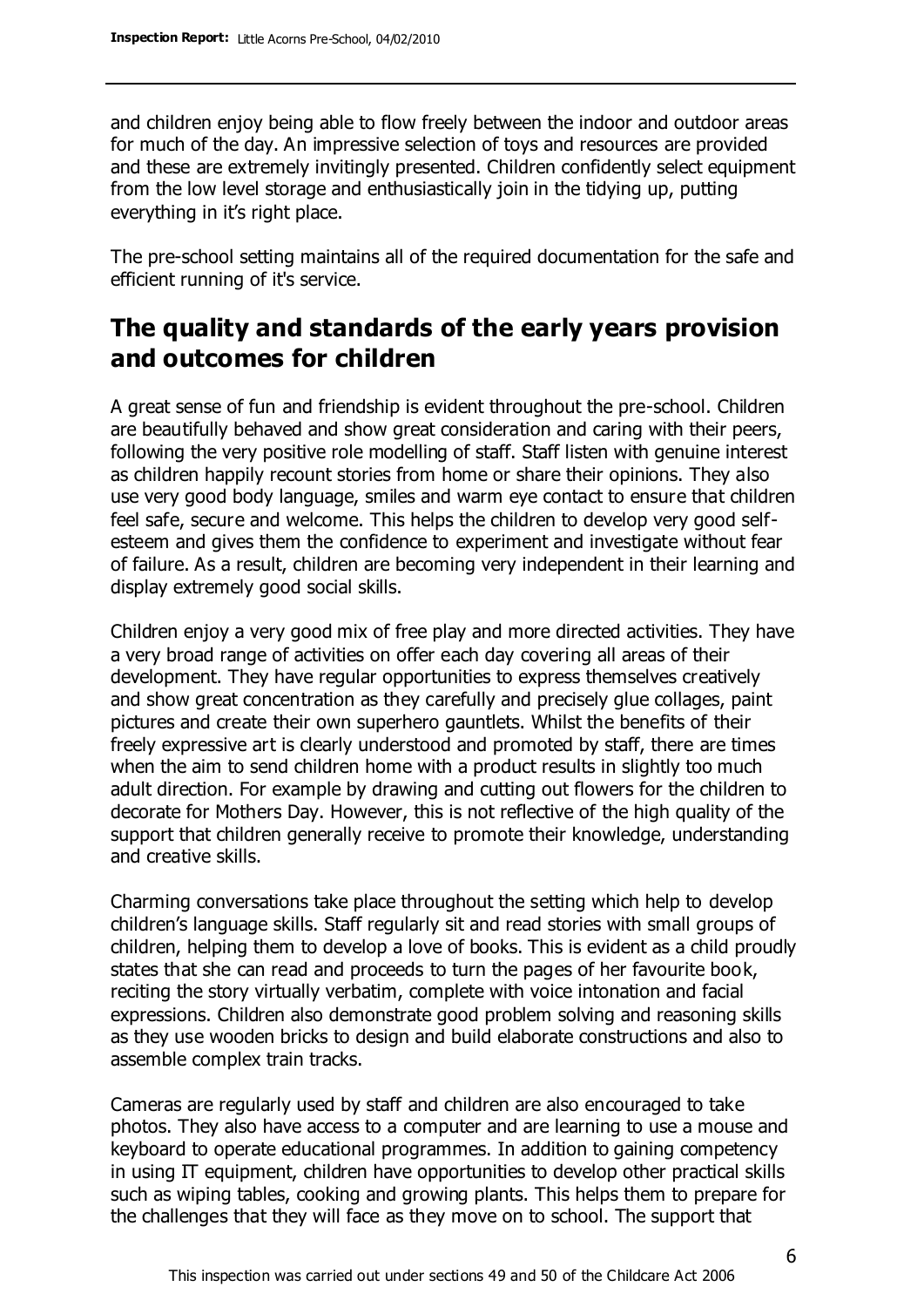children receive to learn about and respect diversity also helps to ensure that they are confident to interact with people who will later become their friends, neighbours and colleagues.

Children are given good support to learn about the importance of personal hygiene and healthy living. They routinely wash their hands after using the toilet and before eating, use tissue to blow their nose and are taught about the importance of good dental hygiene. Those who stay all day bring in packed lunches from home and all children enjoy nutritious snacks during the morning and afternoon. Drinks are constantly available. Regular opportunities exist for all children to take part in physical activities both in the group room and in the imaginatively designed garden areas.

Appropriate procedures are in place to care for children who become unwell and also to administer medication if necessary. First aid trained staff are present at all times ensuring that children can be treated in case of a minor accident.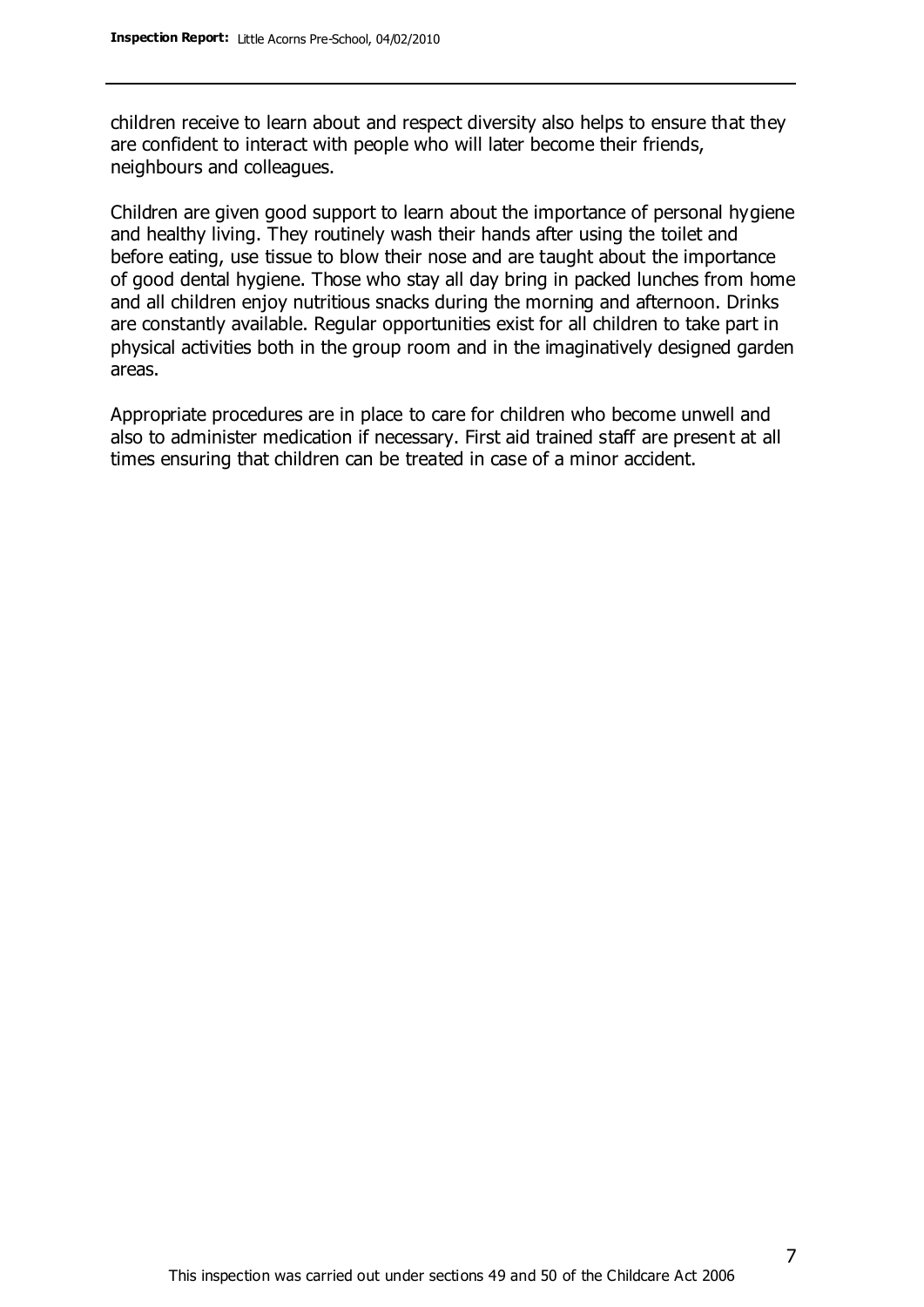### **Annex A: record of inspection judgements**

#### **The key inspection judgements and what they mean**

Grade 1 is Outstanding: this aspect of the provision is of exceptionally high quality Grade 2 is Good: this aspect of the provision is strong Grade 3 is Satisfactory: this aspect of the provision is sound Grade 4 is Inadequate: this aspect of the provision is not good enough

#### **The overall effectiveness of the early years provision**

| How well does the setting meet the needs of the<br>children in the Early Years Foundation Stage? |  |
|--------------------------------------------------------------------------------------------------|--|
| The capacity of the provision to maintain continuous                                             |  |
| improvement                                                                                      |  |

#### **The effectiveness of leadership and management of the early years provision**

| How effectively is the Early Years Foundation Stage led           |  |
|-------------------------------------------------------------------|--|
| and managed?                                                      |  |
| The effectiveness of leadership and management in embedding       |  |
| ambition and driving improvement                                  |  |
| The effectiveness with which the setting deploys resources        |  |
| The effectiveness with which the setting promotes equality and    |  |
| diversity                                                         |  |
| The effectiveness of safeguarding                                 |  |
| The effectiveness of the setting's self-evaluation, including the |  |
| steps taken to promote improvement                                |  |
| The effectiveness of partnerships                                 |  |
| The effectiveness of the setting's engagement with parents and    |  |
| carers                                                            |  |

#### **The quality of the provision in the Early Years Foundation Stage**

The quality of the provision in the Early Years Foundation Stage  $\vert$  2

#### **Outcomes for children in the Early Years Foundation Stage**

| <b>Outcomes for children in the Early Years Foundation</b>    |  |
|---------------------------------------------------------------|--|
| <b>Stage</b>                                                  |  |
| The extent to which children achieve and enjoy their learning |  |
| The extent to which children feel safe                        |  |
| The extent to which children adopt healthy lifestyles         |  |
| The extent to which children make a positive contribution     |  |
| The extent to which children develop skills for the future    |  |

Any complaints about the inspection or report should be made following the procedures set out in the guidance available from Ofsted's website: www.ofsted.gov.uk